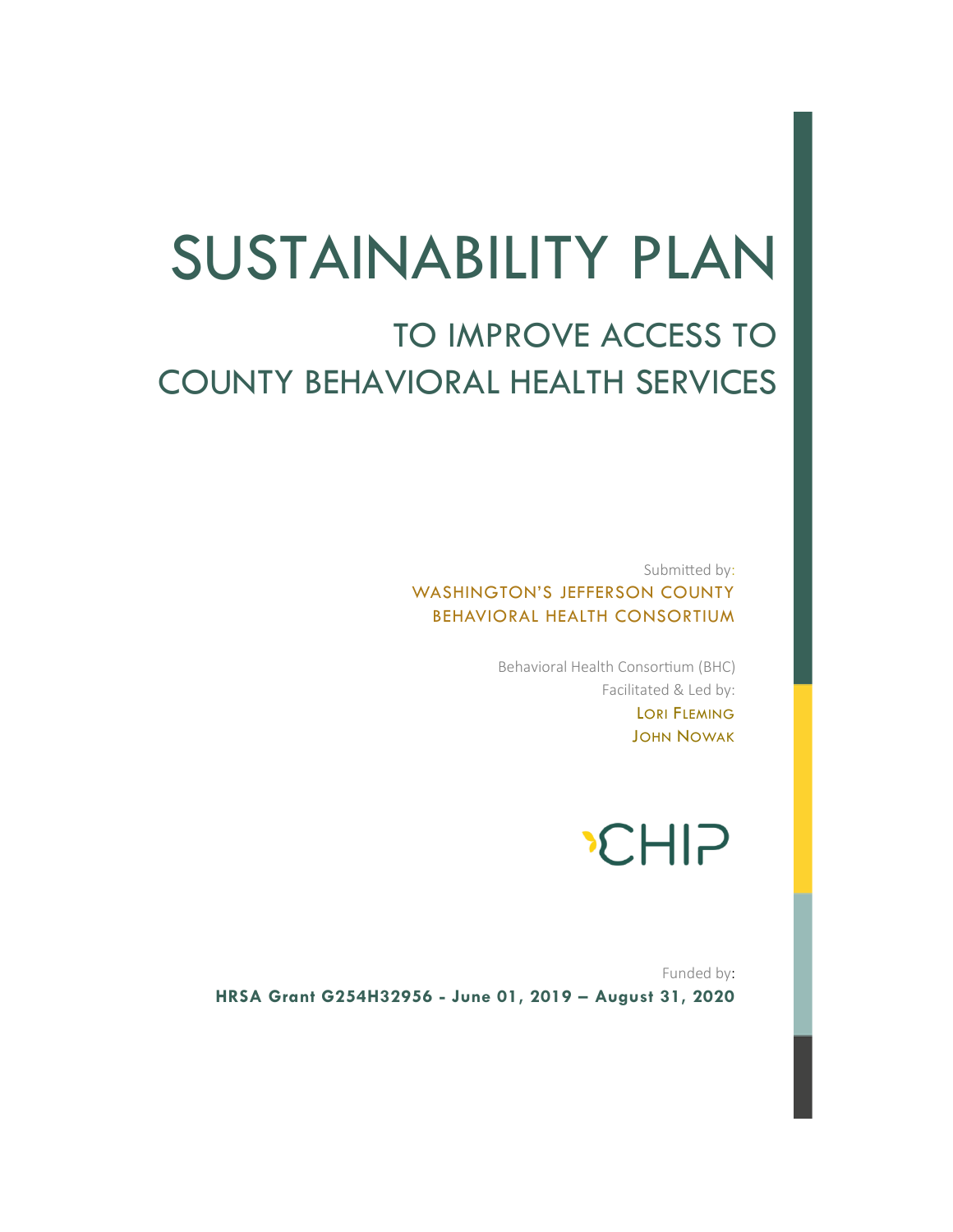# TABLE OF CONTENTS

| 2   Problems, Objectives, Goals, Strategy, Activities, Long-term Outcomes, |  |  |  |  |  |  |  |
|----------------------------------------------------------------------------|--|--|--|--|--|--|--|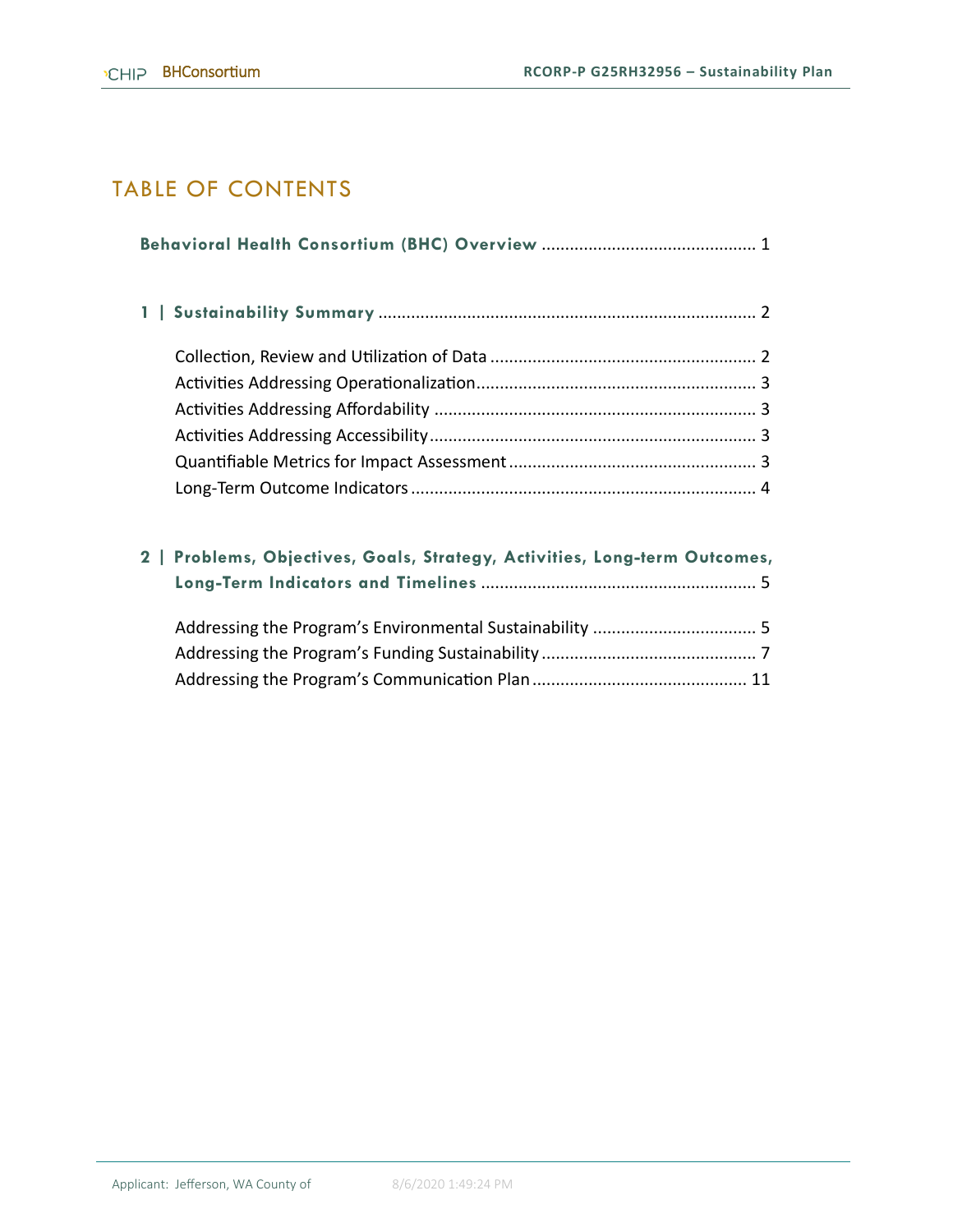| <b>BEHAVIORAL HEALTH CONSORTIUM</b><br>JEFFERSON COUNTY, WASHINGTON, JULY 1, 2020 |                                                                                                                                  |  |  |  |  |  |  |  |
|-----------------------------------------------------------------------------------|----------------------------------------------------------------------------------------------------------------------------------|--|--|--|--|--|--|--|
| <b>Grantee Organization</b>                                                       | Jefferson, County of                                                                                                             |  |  |  |  |  |  |  |
| <b>Grant Number</b>                                                               | G25RH32956                                                                                                                       |  |  |  |  |  |  |  |
| <b>Address</b>                                                                    | 615 Sheridan Street, Port Townsend, WA 98368                                                                                     |  |  |  |  |  |  |  |
| <b>Service Area</b>                                                               | Jefferson County, WA                                                                                                             |  |  |  |  |  |  |  |
| <b>Project Directors</b>                                                          | Lori Fleming / John Nowak, CHIP Executive Director, 360.531.0947,<br>LFleming@co.jefferson.wa.us, JNowak@jeffersonhealthcare.org |  |  |  |  |  |  |  |
|                                                                                   | Troy Surber, Chief, Port Townsend Police Department                                                                              |  |  |  |  |  |  |  |
|                                                                                   | Joe Nole, Sheriff, Jefferson County Sheriff's Office                                                                             |  |  |  |  |  |  |  |
|                                                                                   | James Kennedy, Jefferson County Prosecutor                                                                                       |  |  |  |  |  |  |  |
|                                                                                   | Gabbie Caudill, Clinical Director, Believe In Recovery                                                                           |  |  |  |  |  |  |  |
|                                                                                   | Annie Failoni, Clinical Director, Olympic Peninsula Health Services                                                              |  |  |  |  |  |  |  |
|                                                                                   | Ford Kessler, President, Safe Harbor                                                                                             |  |  |  |  |  |  |  |
|                                                                                   | Vicki Kirkpatrick, Director, Jefferson County Public Health                                                                      |  |  |  |  |  |  |  |
|                                                                                   | Mike Glenn, CEO, Jefferson Healthcare                                                                                            |  |  |  |  |  |  |  |
| <b>Voting and Alternate</b>                                                       | Jim Walkowski, Chief, East Jefferson Fire Rescue                                                                                 |  |  |  |  |  |  |  |
| <b>Consortium Members</b>                                                         | Jim Novelli, Discovery Behavioral Health                                                                                         |  |  |  |  |  |  |  |
|                                                                                   | Lisa Rey Thomas, Jamestown Tribe, Opioid Treatment Program                                                                       |  |  |  |  |  |  |  |
|                                                                                   | Jud Haynes, Port Townsend Police Department                                                                                      |  |  |  |  |  |  |  |
|                                                                                   | Dave Fortino, Jail Superintendent, Jefferson County Jail                                                                         |  |  |  |  |  |  |  |
|                                                                                   | Anna McEnery, Jefferson County Public Health                                                                                     |  |  |  |  |  |  |  |
|                                                                                   | Jenn Wharton, Jefferson Health Care                                                                                              |  |  |  |  |  |  |  |
|                                                                                   | Dunia Faulx, Jefferson Health Care                                                                                               |  |  |  |  |  |  |  |
|                                                                                   | Pete Brummel, East Jefferson Fire Rescue                                                                                         |  |  |  |  |  |  |  |
|                                                                                   | Tanya Ferguson, Discovery Behavioral Health                                                                                      |  |  |  |  |  |  |  |
|                                                                                   | JD Aldrich, Olympic Peninsula Health Services                                                                                    |  |  |  |  |  |  |  |
|                                                                                   | Patrick Johnson, NAMI                                                                                                            |  |  |  |  |  |  |  |
|                                                                                   | Apple Martine, Jefferson County Public Health                                                                                    |  |  |  |  |  |  |  |
|                                                                                   | Darcy Fogarty, Recovery Community                                                                                                |  |  |  |  |  |  |  |
|                                                                                   | Matt Ready, Jefferson Healthcare Board                                                                                           |  |  |  |  |  |  |  |
| <b>Contributing Ad hoc</b>                                                        | Micah Knox, Faith-based Community                                                                                                |  |  |  |  |  |  |  |
| <b>Committee Members</b>                                                          | Brian Richardson, Dove House / Recovery Café                                                                                     |  |  |  |  |  |  |  |
|                                                                                   | Greg Brotherton, County Commissioner                                                                                             |  |  |  |  |  |  |  |
|                                                                                   | Jolene Kron, Regional BH-ASO Representative                                                                                      |  |  |  |  |  |  |  |
|                                                                                   | Adam York, Jefferson Health Care                                                                                                 |  |  |  |  |  |  |  |
|                                                                                   | Ben Casserd, Recovery Community                                                                                                  |  |  |  |  |  |  |  |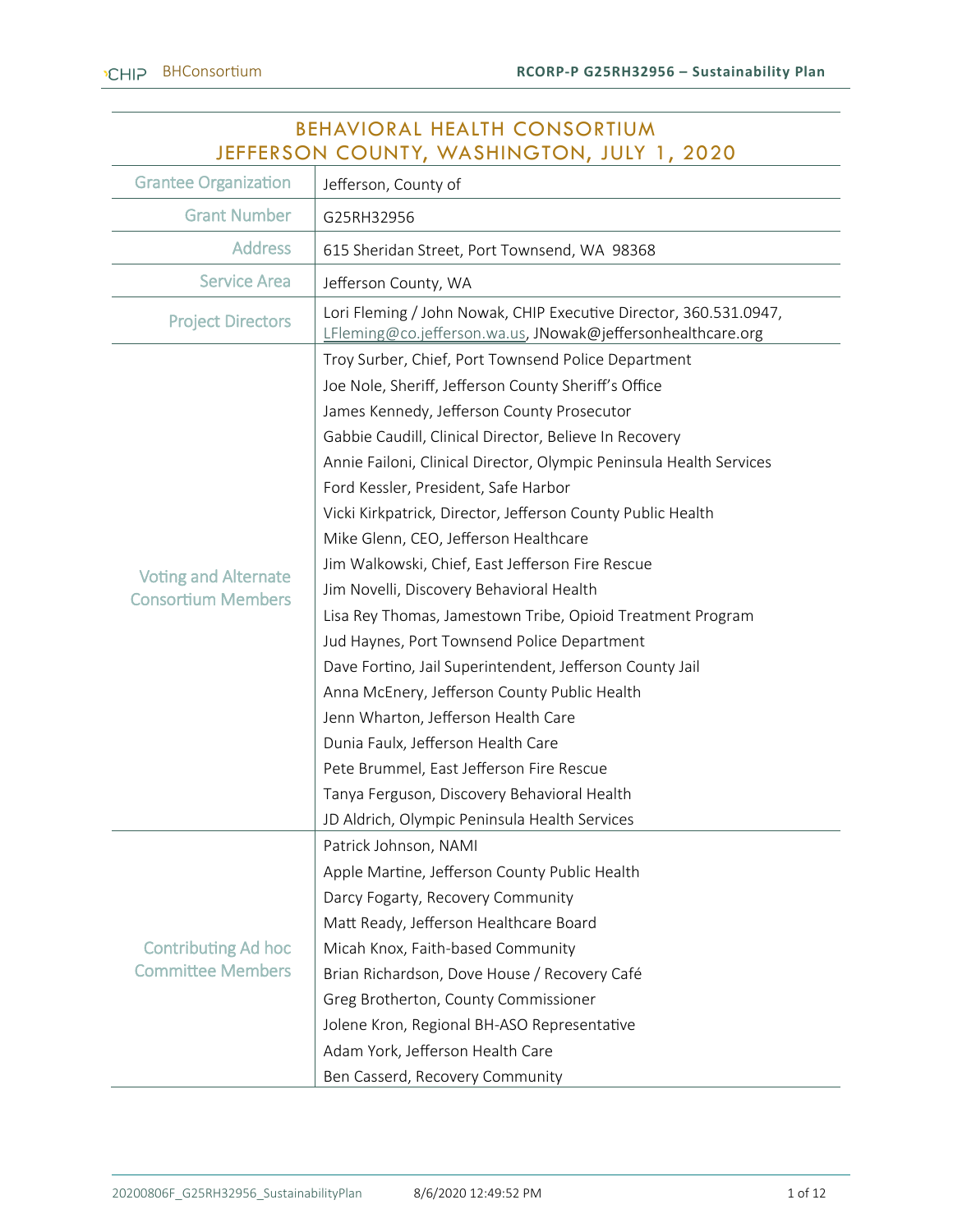## 1 | SUSTAINABILITY SUMMARY

#### **The BHC's collection and review of data was utilized to:**

- Make informed decisions about selection and implementation of evidenced-based practices to address the opioid crisis in Jefferson County in the arenas of prevention, treatment and recovery.
- **•** Determine immediate and long-term workforce needs to address OUD/SUD in the County
- Identify where the BHC could affect changes to leverage and coordinate existing services to county residents whose lives can be improved by the provision of service connection at earlier intercept points.
- Identify those in our community most at risk of OUD/SUD, or in need of immediate OUD/SUD intervention and define improvements to how those individuals are connected to, and assisted by, relevant services in Jefferson County.

#### **Programs, Training and Anchoring Models to be Implemented**

The following are evidence-based training and/or programming, or models to support same - included in the BHC's Strategic Plan's prevention, treatment and recovery activities:

- [Starts with One](https://getthefactsrx.com/) The Starts with One campaign is designed to inform and educate young adults, their parents, and older adults about the dangers of prescription drug misuse and the importance of safe storage, use, and disposal. This campaign is funded by the Washington State Health Care Authority (HCA).
- [PAX Good Behavior Game](https://www.paxis.org/good-behavior-game) PAX Good Behavior Game® is a powerful evidence-based practice, consisting of proven instructional and behavioral health strategies used daily by teachers and students in the classroom.
- [Naloxone Distribution and Training](https://www.samhsa.gov/medication-assisted-treatment/treatment/naloxone) Naloxone is an opioid antagonist medication that is used to reverse an opioid overdose.
- [Recovery Café](https://recoverycafe.org/get-recovery/) Recovery Café was founded as a direct response to the critical, unmet need of long-term recovery support for those who suffer on the margins – forgotten or ignored. Over the past ten years, the Recovery Cafes have continued to improve and expand programming and services to build a holistic, person-centered system of care – backed by evidence-based best practices – that engages individuals for a lifetime of managing their disease and empowers them to build a life that realizes their full potential.
- Implementation of [a Syringe Exchange Program \(SEP\)](https://www.cdc.gov/policy/hst/hi5/cleansyringes/index.html) in the Jefferson County's South End.
- Use of the SAMHSA GAINS Center for Behavioral Health and Justice Transformation's Sequential [Intercept Model](file:///C:/Users/lorif/Downloads/pep19-sim-brochure.pdf) as a model from which to document and promote evidence-based and promising practices in program development.
- Development of Peer Support Network to support service connection and dissemination and [implementation of evidence-based community.](https://www.samhsa.gov/brss-tacs/recovery-support-tools/peers)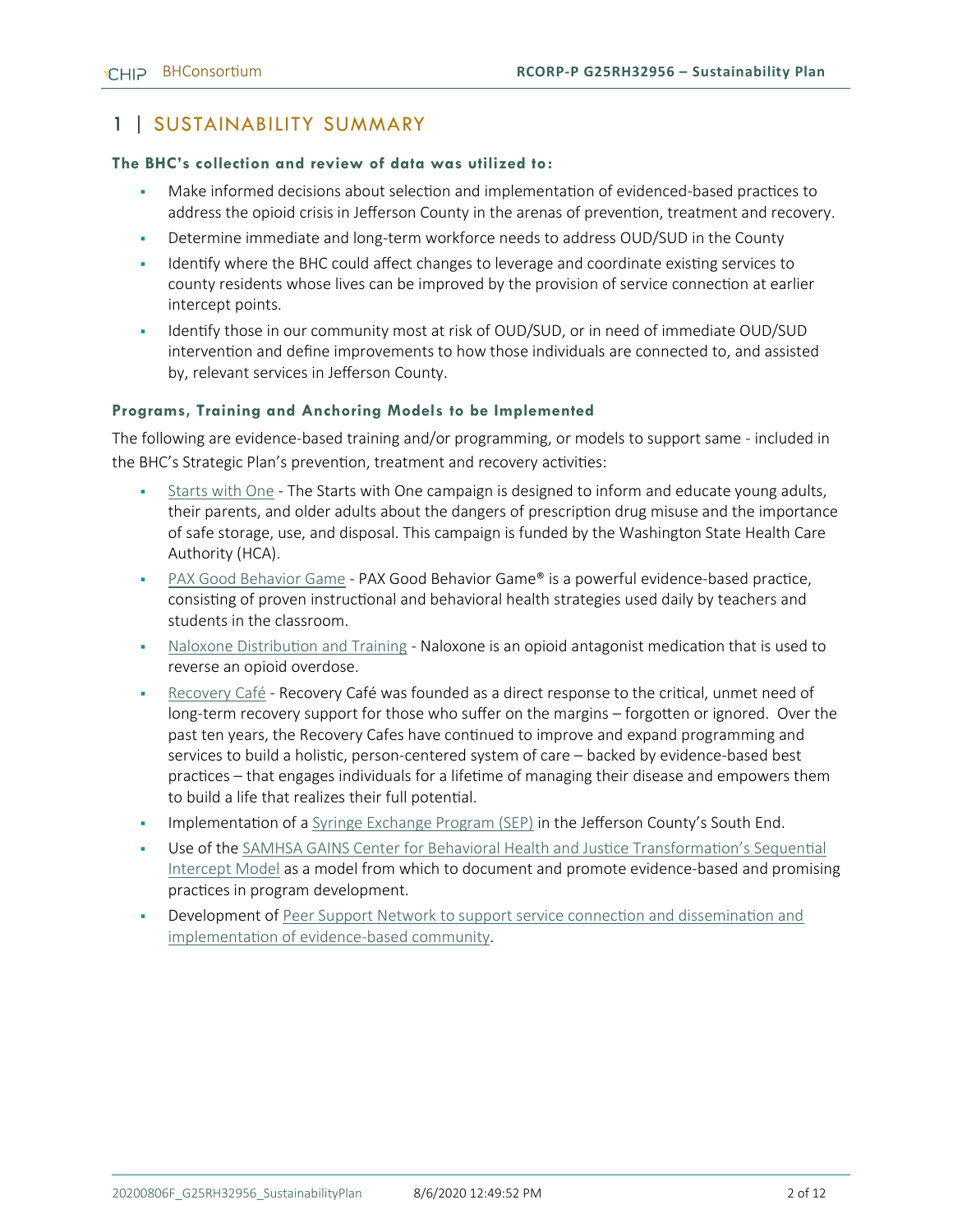#### **Summary of operationalization activities to be undertaken if follow-on grants funds are awarded:**

- Will fund role for Recovery Café; will fund SEP program in south county; will fund a communication consultant to lead development and execution of communication, education and outreach program to address stigma at various levels of the community.
- Will engage stakeholders in specific BHC-ratified strategies outlined in Strategic Plan to be achieved by established timelines addressing specific metrics and desired outcomes.

#### **Summary of activities addressing affordability to be undertaken to assist individuals accessing SUD/OUD services if follow-on grants funds are awarded:**

- Grant Team will execute BHC's Communications Action Plan (CAP) to raise the profile, and accessibility pathways, of affordability programs available in Jefferson County, including ACA/Medicaid sign-up, ensure access to working cell phones, etc.
- **Grant Team will execute BHC's Education Action Plan to ensure Navigators and Case Managers** throughout the County are trained to connect clients to available tools and programs for affordability and accessibility – including Suboxone coverage from Medicaid, and free or reducedcosts beds at recovery treatment centers;
- **•** BHC will highlight pathways for community, faith-based and other partners to address funding for services not met by existing programs and tools.
- **•** Grant Team to spotlight and advocate for BHC Members to individually pursue diversified grant funding in support of the BHC Strategic Plan's goals and objectives outside of HRSA grant funding.

#### **Summary of activities undertaken to address improved accessibility of activities for individuals with OUD if follow-on grants funds are awarded:**

- Improve accessibility by funding a Syringe Exchange Program in South County, that ensures local access and an earlier intercept point to connect health, treatment and social services to the demographic that has heretofore been easily missed due to its location in a geographicallydisadvantaged area.
- Fund support of the newly established Recovery Café which will provide a stable touchpoint for those on their recovery journey to have easy access to community, support meetings, and service connection opportunities. This funding will help to increase knowledge, ability and trust for those needing access to these services.
- **•** Contract services to develop and execute a communications, education and integration plan that addresses stigma related to OUD/SUD and raises profile of existing programs and services.
- Develop and maintain interagency partnerships at established interception points for clients with OUD/SUD to increase trust, knowledge and earlier access to relevant OUD/SUD services

#### **Summary of Quantifiable Metrics used to assess impact of activities proposed if follow-on grant funds are awarded:**

- By 2024, Jefferson County will decrease OUD mortality rates as compared to Washington State rates.
- By 2024 reduce County's morbidity by decreasing the rate of endocarditis, sepsis, osteomyelitis and soft tissue infections treated in Jefferson County.
- By 2024, Jefferson County will increase the number of county residents with OUD/SUD accessing relevant treatment and social services.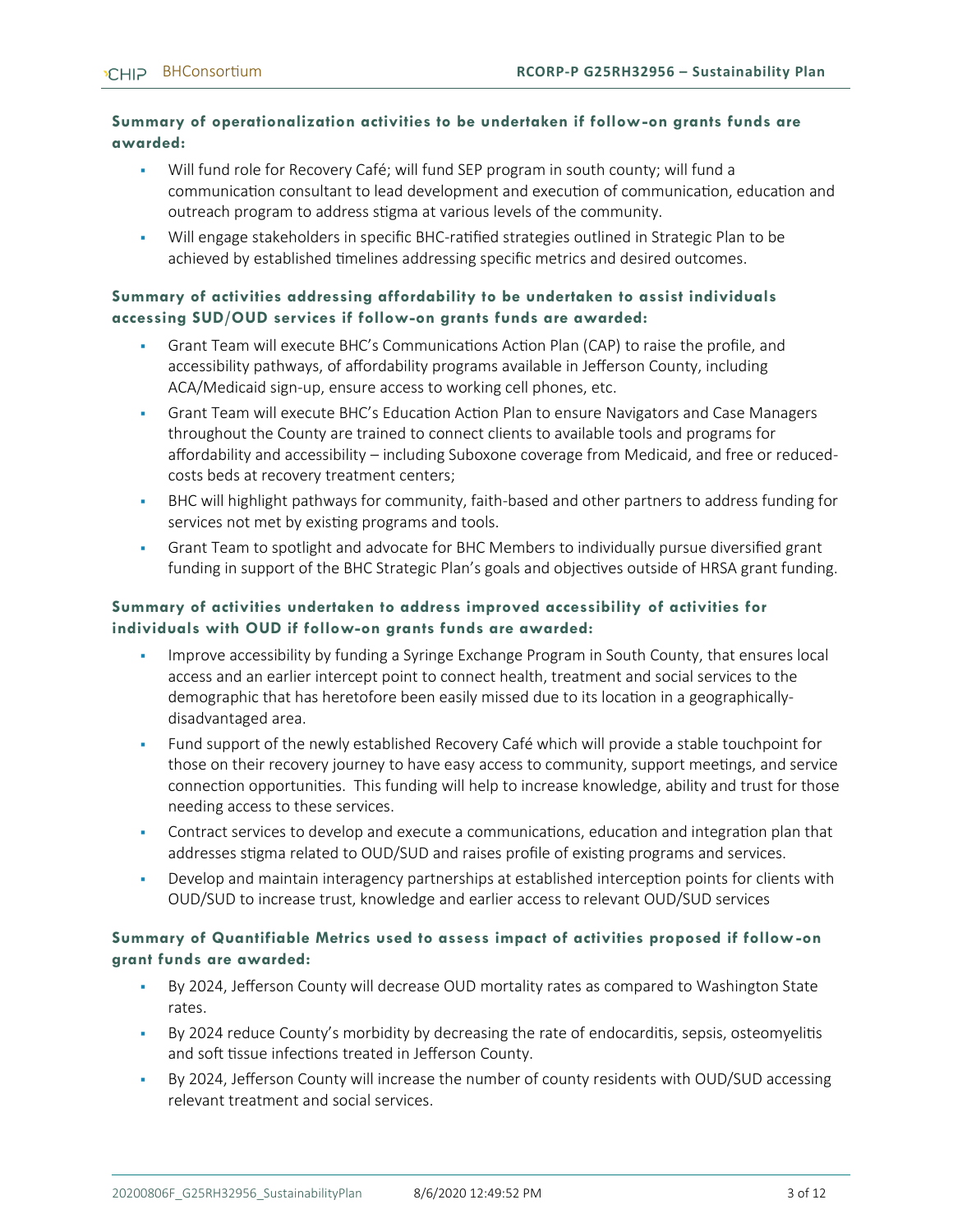- BY end of 2021, solidify commitment and informed advocacy by new successors representing EJFR, DBH and PTPD on the BHC.
- By 2024, BHC members will procure diversified grant funding opportunities to support BHC goals and objectives.
- By 2024, Jefferson County will increase the percentage of current waivered personnel to provide services to an increased volume of patients in need of SUD/OUD Services.

#### **Long-Term Outcome Indicators**

- Mortality: Reduced Jefferson County OUD Mortality as compared Washington State rates.
- **Morbidity: Reduced Emergency Department Utilization Rates for SUD/OUD related infections.**
- **Increased number of active in-county MAT Providers and their patient service volumes.**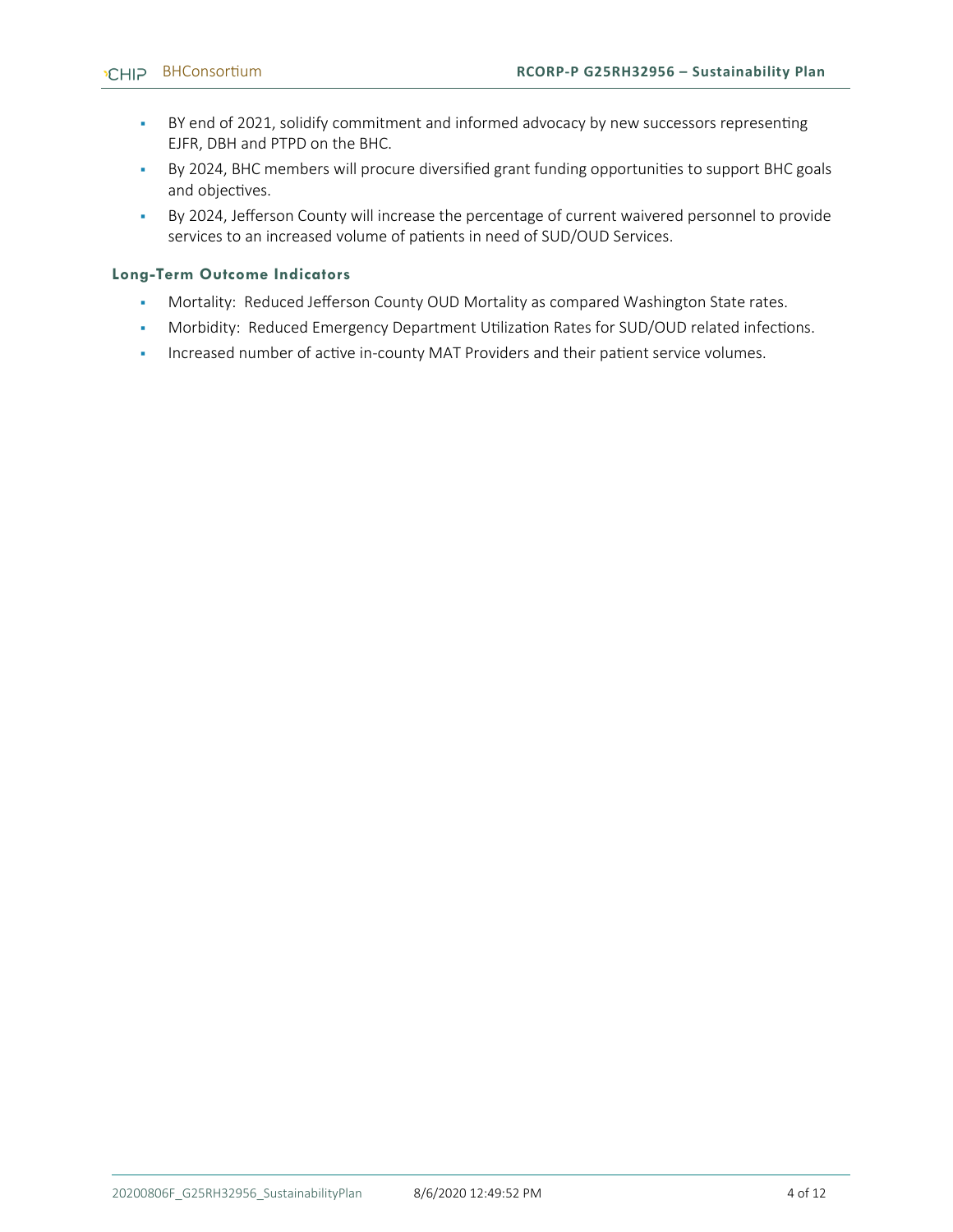### 2 | PROBLEMS, GOALS, OBJECTIVES, LONG-TERM OUTCOMES AND LONG-TERM OUTCOME INDICATORS

Below are the BHC's challenges and strategies to build the program's capacity for sustainability. These actions are intended to position the Consortium's efforts for long term success.

**PROBLEM STATEMENT #1 ADDRESSING THE PROGRAM'S ENVIRONMENTAL SUSTAINABILITY**

Law Enforcement, First Responder, and County Behavioral Health Agency services program champions and contributors have recently vacated their leadership positions for retirement or other job opportunities, leaving the BHC at risk for a lack of depth in understanding and commitment where credible, respected and powerful support and contribution once existed. For the purpose of this document the new incumbent in each of these positions will be referred to as "successors".

**GOAL 1:** A BHC-led behavioral health service access expansion program with strong champions, leadership who ably support the BHC's ability to garner strong public support and generate relevant monetary resources.

**OBJECTIVE 1:** Integrate successors at the Law Enforcement, First Responder and County Behavioral Health Agency Services into the existing BHC cultural norms so they can be motivated BHC program champions and contributors within their agencies, at the various stakeholder tables they attend, and throughout the community.

**TARGET POPULATION:** County residents who would benefit from strengthened and expanded County prevention, treatment and recovery services that will enhance their ability to access in-county treatment and support their recovery journey.

**STRATEGY 1A:** Recruit, develop, support and integrate the appointed Law Enforcement, First Responder and County Behavioral Health Agency Services successors to become credible, respected and powerful program champions

| <b>Long Term Outcome</b>                 | Long Term Outcome Indicators                             |
|------------------------------------------|----------------------------------------------------------|
| A well-perceived BHC Program championed  | Each BHC Member knowledgeably championing and            |
| and enacted by united BHC Member voices. | contributing to the Program at internal, stakeholder and |
|                                          | community tables.                                        |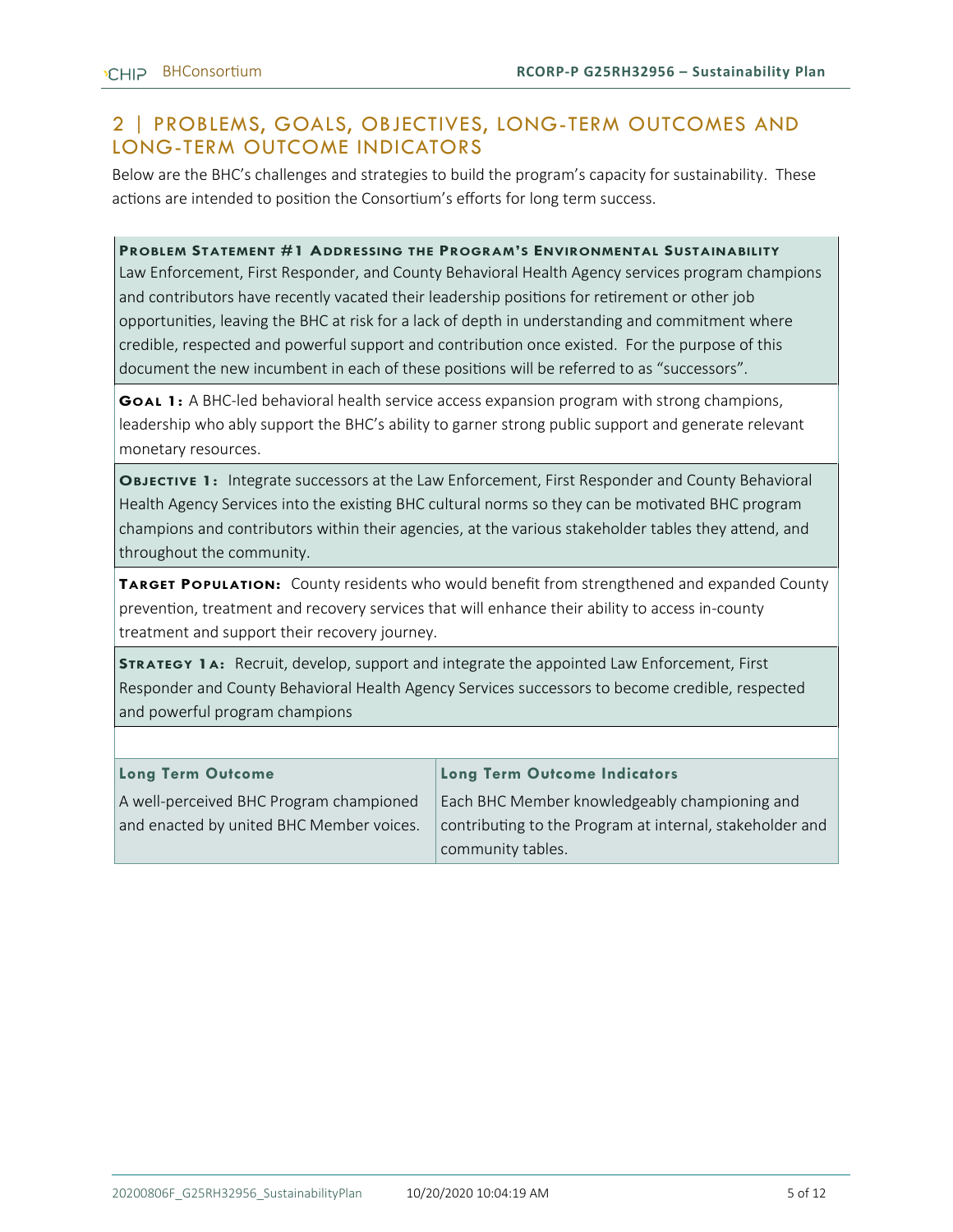#### **GOAL 1: A BHC-LED BEHAVIORAL HEALTH SERVICE ACCESS EXPANSION PROGRAM WITH STRONG CHAMPIONS, LEADERSHIP WHO ABLY SUPPORT THE BHC'S ABILITY TO GARNER STRONG PUBLIC SUPPORT AND GENERATE RELEVANT MONETARY RESOURCES**

OBJECTIVE 1: Integrate successors at the Law Enforcement, First Responder and County Behavioral Health Agency Services into the existing BHC cultural norms so they can be motivated BHC program champions and contributors within their agencies, at the various stakeholder tables they attend, and throughout the community.

#### STRATEGY 1A: RECRUIT, DEVELOP, SUPPORT AND INTEGRATE THE APPOINTED LAW ENFORCEMENT, FIRST RESPONDER **AND COUNTY BEHAVIORAL HEALTH AGENCY SERVICES SUCCESSORS TO BECOME CREDIBLE, RESPECTED AND POWERFUL PROGRAM CHAMPIONS**

|                                                                                                                                                                                                                                                                                            | <b>Timeline</b>             |                        |                          |                                                                               |                                                                    |  |  |  |  |
|--------------------------------------------------------------------------------------------------------------------------------------------------------------------------------------------------------------------------------------------------------------------------------------------|-----------------------------|------------------------|--------------------------|-------------------------------------------------------------------------------|--------------------------------------------------------------------|--|--|--|--|
| <b>Activities</b>                                                                                                                                                                                                                                                                          | <b>Start</b><br><b>Date</b> | End<br><b>Date</b>     | Who Is<br>Responsible?   | Financial / Non-<br><b>Financial Resources</b>                                | <b>Short-Term Outcomes</b>                                         |  |  |  |  |
| Meet with each successor one-on-one for two-way<br>information sharing on agency/program goals and<br>objectives.                                                                                                                                                                          | Q4<br>2020                  | Q4<br>2020             | Team                     | Successors/Grant   Successors/Grant<br>Team/BH Members<br><b>HRSA Funding</b> | Meeting Scheduled /<br>Agenda Set for each<br>successor successors |  |  |  |  |
| Bring successors to BHC Monthly Meeting to present<br>an overview of their agency's goals and objectives<br>and initiate discussion on integration with BHC<br>Program, identify where each can best champion the<br>cause and what evolutions in the current plan should<br>be considered | Q4<br>2020                  | Q1<br>2021             | Successors/Grant<br>Team |                                                                               | Initial presentation to<br>BHC complete.                           |  |  |  |  |
| Integrate outcomes of the previous activities into the<br>BHC's Strategic and Communications Plans, complete<br>with resource allocation and defined timelines for<br>successor-contributions                                                                                              | Q1<br>2021                  | Q1<br>2021             |                          |                                                                               | Strategic Plan updated<br>with Successor input.                    |  |  |  |  |
| Grant Team connects yearly with successors for<br>assessment of their championship activities, to<br>receive feedback and determine refinements needed<br>to support their roles as BHC Program Champions                                                                                  | Q <sub>3</sub><br>20201     | Q <sub>3</sub><br>2022 |                          |                                                                               | Meetings executed and<br>content transcribed.                      |  |  |  |  |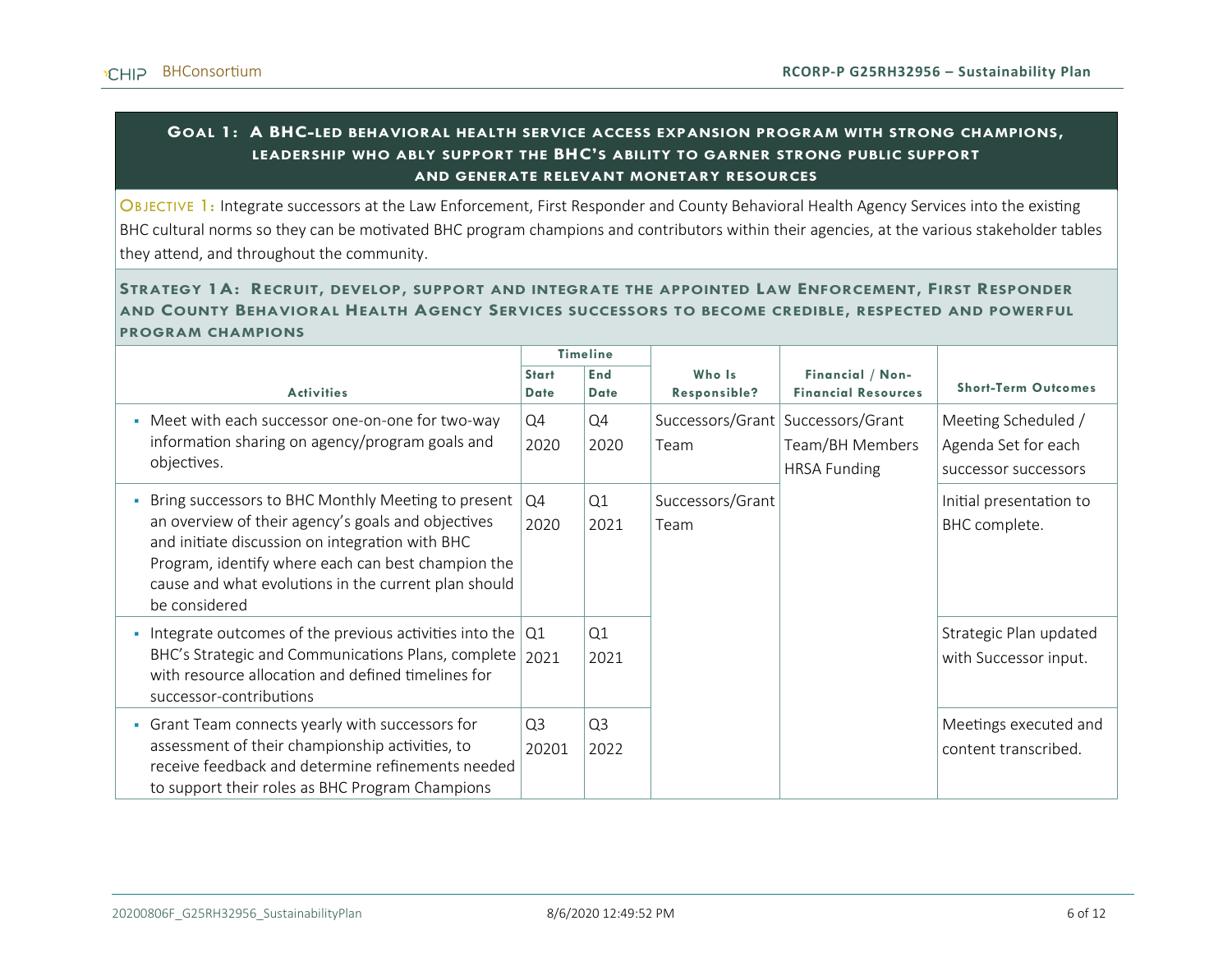# 2 |CONTINUED

#### **PROBLEM STATEMENT #2 ADDRESSING THE PROGRAM'S FUNDING SUSTAINABILITY**

**2A.** The BHC lacks funding for Grant Team and partners to execute the ratified Plan developed 2019- 2020 to improve access to county behavioral health services by  $\Rightarrow$  Funding specific ratified efforts in the arenas of prevention, treatment, and recovery,  $\Rightarrow$  Executing BHC's Member-led initiatives using low capital and available resources, and  $\implies$  Determining feasibility of, and if feasible, the generation and implementation of capital intensive initiatives to stand up a local, regionally-connected Crisis Stabilization Center.

**2B.** There is a lack of funding to address Jefferson County's service and care coordination goals identified in the ratified Strategic Plan, including the addition of care navigator and coordination roles.

**2C.** There is a need for increased affordability and accessibility of OUD/SUD services to support decreased OUD/SUD-related mortality.

**GOAL: 2.A** A consistent financial base for the BHC's staff and partners to facilitate and execute the ratified three-year Plan to improve access to behavioral health services in Jefferson County.

**GOAL: 2.B.** A financial base to fund care coordination program components that support the detection, assessment, appropriate placement and treatment for the target population at earlier interception points along their recovery journey.

**GOAL: 2.C.** Improve affordability and accessibility of OUD/SUD-related programs and services.

**OBJECTIVE 2.A:** Procure RCORP-Implementation Grant for performance period 2020 – Q2 2023.

**OBJECTIVE 2.B:** A financial base to fund care coordination program components that support the detection, assessment, appropriate placement and treatment for the target population at earlier interception points along their recovery journey.

**OBJECTIVE 2.C:** Ensure operationalization, access and affordability of programs and services that support individuals with OUD/SUD.

**TARGET POPULATION:** County residents who would benefit from strengthened and expanded County prevention, treatment and recovery services that will enhance their ability to access in-county treatment and support their recovery journey.

**STRATEGY 2.A:** Develop RCORP-Implementation grant application and submit in 2020.

**STRATEGY 2.B:** By Spring of 2021 MHFR group to identify specific roles needed to improve care navigation and service coordination, identify funding alternatives, pursue and procure funding.

**STRATEGY 2.C:** Support and raise profile of programs and services, and connect to individuals suffering from OUD/SUD.

#### **Long Term Outcome**

### By 2025, a 10/% reduction in opioid overdose deaths as compared to Washington State rates.

#### **Long Term Outcome Indicators**

Grant Team and partners to execute Strategic Plan; stable funding in place for necessary navigator and care coordination roles; Increased volumes of OUD/SUD patients connected to relevant services and programs.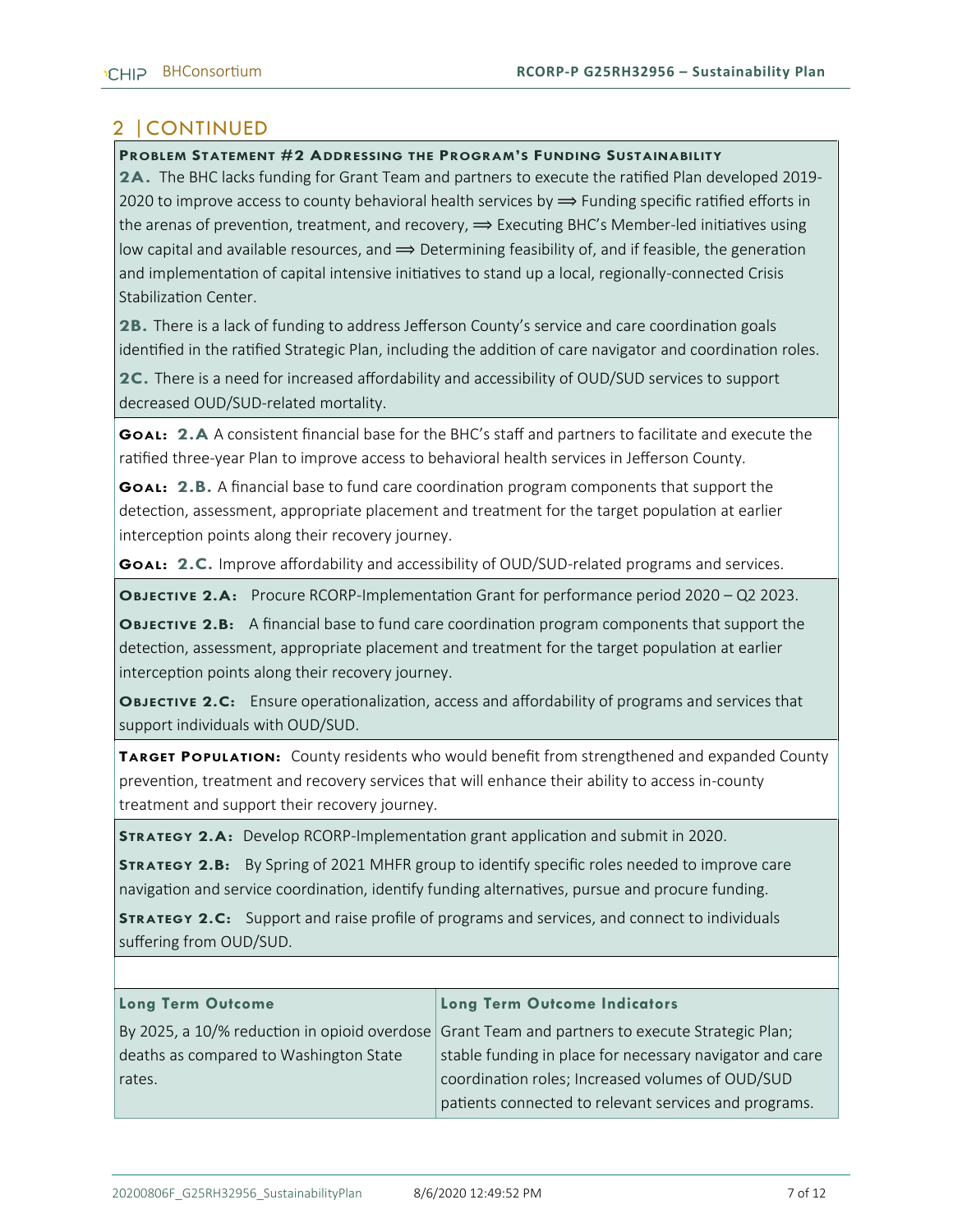#### **GOAL 2.A: A CONSISTENT FINANCIAL BASE FOR THE BHC'S STAFF AND PARTNERS TO FACILITATE AND EXECUTE THE RATIFIED THREE-YEAR PLAN TO IMPROVE ACCESS TO BEHAVIORAL HEALTH SERVICES IN JEFFERSON COUNTY.**

OBJECTIVE 2.A: Procure RCORP-Implementation Grant for performance period Q3 2020 – Q2 2023.

#### **STRATEGY 2A: DEVELOP RCORP-IMPLEMENTATION GRANT APPLICATION AND SUBMIT IN 2020.**

|                                                                                                                                    | <b>Timeline</b>   |                 | Who Is          |                                                         |                                                                    |
|------------------------------------------------------------------------------------------------------------------------------------|-------------------|-----------------|-----------------|---------------------------------------------------------|--------------------------------------------------------------------|
| <b>Activities</b>                                                                                                                  | <b>Start Date</b> | <b>End Date</b> | Responsible?    | <b>Financial Resources</b>                              | <b>Short-Term Outcomes</b>                                         |
| • Draft, ratify, submit and win the award of<br>the BHC's RCORP-Implementation Grant<br>application response, Work Plan and Budget | Q1 2020           | Q2 2020         | CHIP Leadership | CHIP Team/<br>City of Port Townsend   May 2020 due date | RCORP-I grant<br>  Funded by JCPH/ JHC/   application submitted by |

#### **GOAL 2.B: A FINANCIAL BASE TO FUND CARE COORDINATION PROGRAM COMPONENTS THAT SUPPORT THE DETECTION, ASSESSMENT, APPROPRIATE PLACEMENT AND TREATMENT FOR THE TARGET POPULATION AT EARLIER RECOVERY JOURNEY INTERCEPT POINTS.**

OBJECTIVE 2.B: A financial base to fund care coordination program components that support the detection, assessment, appropriate placement and treatment for the target population at earlier interception points along their recovery journey.

#### **STRATEGY 2.B: BY SPRING OF 2021 MHFR GROUP TO IDENTIFY SPECIFIC ROLES NEEDED TO IMPROVE CARE NAVIGATION AND SERVICE COORDINATION, IDENTIFY FUNDING ALTERNATIVES, PURSUE AND PROCURE FUNDING.**

|                                                                                                        | <b>Timeline</b>   |                 |              |                                 | Who Is                                                                                  | Financial / Non- |  |
|--------------------------------------------------------------------------------------------------------|-------------------|-----------------|--------------|---------------------------------|-----------------------------------------------------------------------------------------|------------------|--|
| <b>Activities</b>                                                                                      | <b>Start Date</b> | <b>End Date</b> | Responsible? | <b>Financial Resources</b>      | <b>Short-Term Outcomes</b>                                                              |                  |  |
| Assess need and location for additional care<br>navigation and service coordination roles              | Q2 2020           | Q4 2020         | MHFR Team    | MHFR Team<br>Funded by JCPH/JHC | Discussions underway on<br>number/type of<br>positions needed and<br>the location base. |                  |  |
| Identify funding alternatives, pursue options<br>and procure necessary funding for roles<br>identified | Q3 2020           | Q1 2021         | MHFR Team    |                                 | Relevant grants<br>identified and under<br>consideration.                               |                  |  |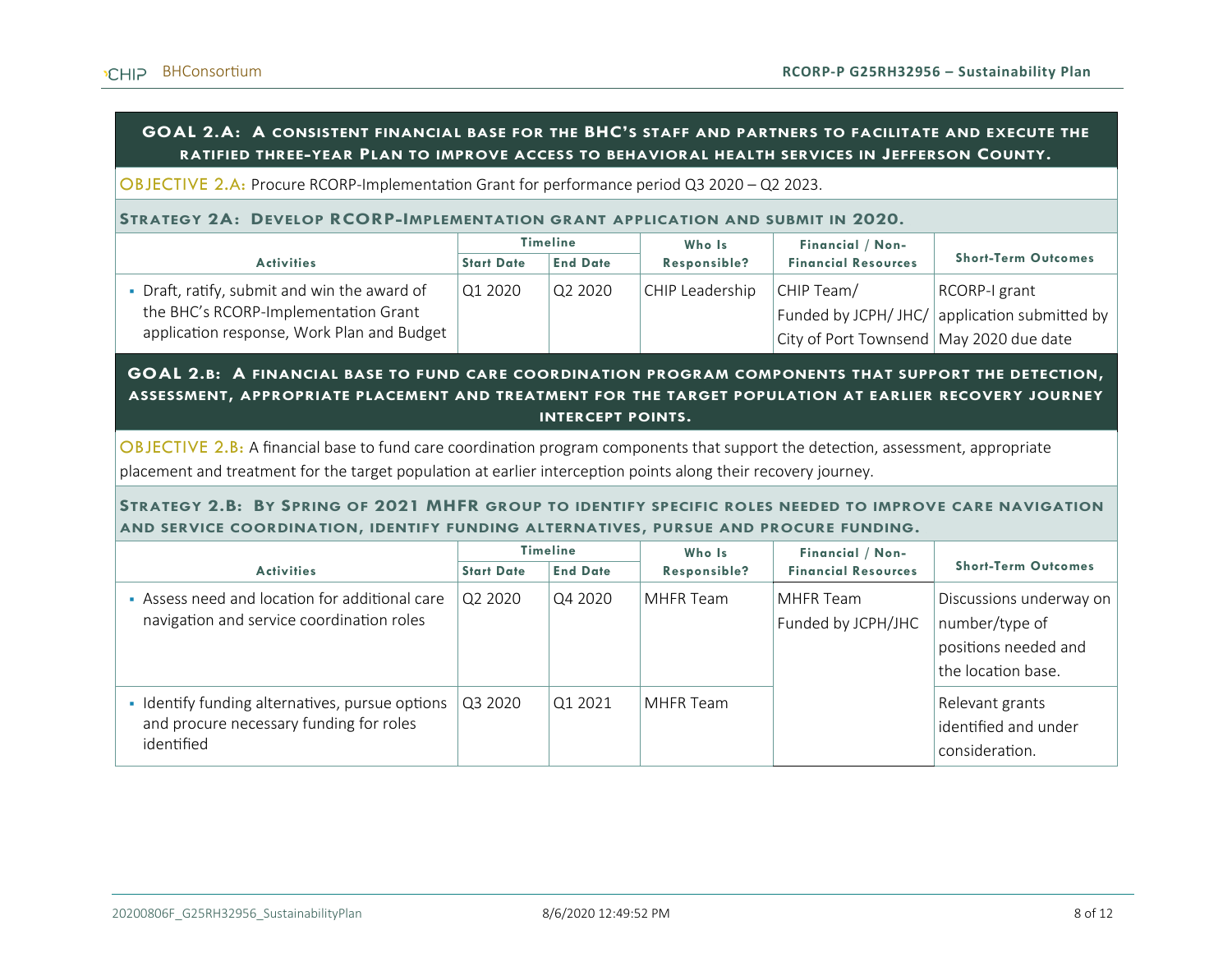#### **GOAL 2.C: IMPROVE AFFORDABILITY AND ACCESSIBILITY OF OUD/SUD-RELATED PROGRAMS AND SERVICES.**

OBJECTIVE 2.C: Ensure operationalization, access and affordability of programs and services that support individuals with OUD/SUD.

#### **STRATEGY 2.C: SUPPORT AND RAISE PROFILE OF PROGRAMS AND SERVICES AND CONNECT INDIVIDUALS WITH OUD/SUD TO THOSE SERVICES.**

|                                                                                                                                                                                                                                                                                                                                                                                     | <b>Timeline</b>   |                 |                                                                                            |                                                                                         |                                                                                  | Financial / Non- |  |
|-------------------------------------------------------------------------------------------------------------------------------------------------------------------------------------------------------------------------------------------------------------------------------------------------------------------------------------------------------------------------------------|-------------------|-----------------|--------------------------------------------------------------------------------------------|-----------------------------------------------------------------------------------------|----------------------------------------------------------------------------------|------------------|--|
| <b>Activities</b>                                                                                                                                                                                                                                                                                                                                                                   | <b>Start Date</b> | <b>End Date</b> | Who Is Responsible?                                                                        | <b>Financial Resources</b>                                                              | <b>Short-Term Outcomes</b>                                                       |                  |  |
| • Improve accessibility by funding a Syringe Exchange<br>Program in South County, that ensures local access<br>and an earlier intercept point to connect health,<br>treatment and social services to the demographic<br>that has heretofore been easily missed due to its<br>location in a geographically-disadvantaged area.                                                       | Q4 2020           | Q3 2023         | Grant Team/<br>JHC/JCPH                                                                    | <b>RCORP-I Funds</b><br>CHIP Team/<br>Funded by JCPH/<br>JHC/ City of Port<br>Townsend  | Steps to initiate first<br>Syringe Exchange<br>finalized with<br>Clinic/JHC/JCPH |                  |  |
| • Fund support of the newly established Recovery Café $\overline{Q4}$ 2020<br>which will provide a stable touchpoint for those on<br>their recovery journey to have easy access to<br>community, support meetings, and service<br>connection opportunities. This funding focus will<br>help to increase knowledge, ability and trust for<br>those needing access to these services. |                   | Q3 2023         | Grant Team/JCPH/<br>Recovery Café<br>Leadership                                            | <b>RCORP-I Funds</b><br>CHIP Team/<br>Funded by JCPH/<br>JHC/ City of Port<br>Townsend  | Contract with<br>Recovery Café drawn<br>up and into County<br>for approval       |                  |  |
| • Contract for services to develop and execute a<br>communications, education and integration plan that<br>addresses stigma related to OUD/SUD and raises<br>profile of, and supports improved access to relevant<br>programs and services, such as ACA/Medicaid sign-<br>up, ensure access to working cell phones, etc.                                                            | Q4 2020           | Q3 2023         | Grant Team/<br>Jamestown S'Klallam<br>Tribe Leadership/<br>BHC Members/<br>Comm Consultant | <b>RCORP-I Funds</b><br>CHIP Team -<br>Funded by JCPH/<br>JHC/ City of Port<br>Townsend | Contract with Comm<br>consultant drawn up<br>and into County for<br>approval     |                  |  |
| • Develop and maintain interagency partnerships at<br>established OUD/SUD client interception points to<br>increase trust, knowledge and client's earlier access<br>to relevant OUD/SUD services.                                                                                                                                                                                   | Q4 2020           | Q3 2023         | Grant Team/BHC<br>Members                                                                  |                                                                                         | Monthly BHC<br>Meetings<br>established/attended                                  |                  |  |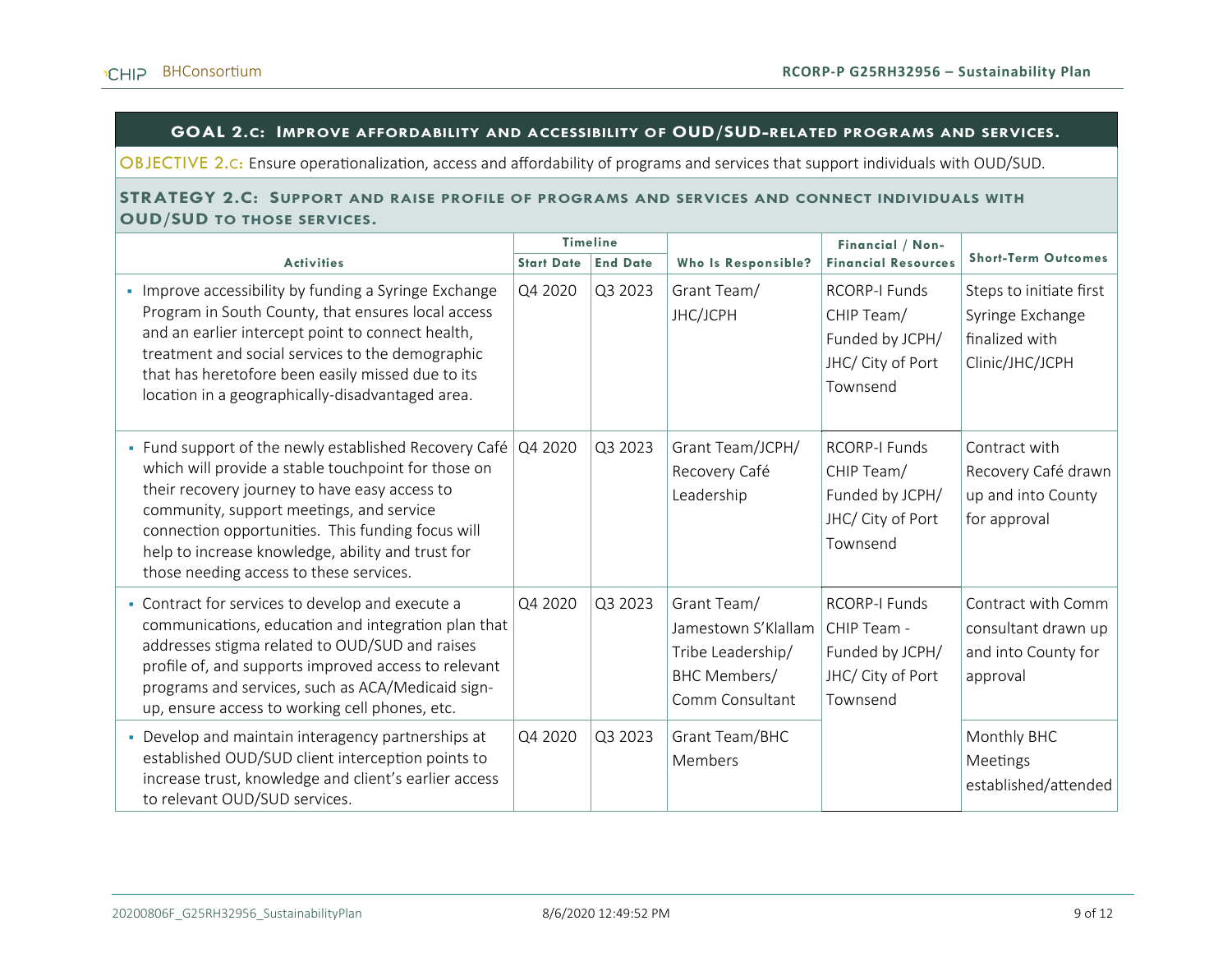#### Cont'd

#### **GOAL 2.C: IMPROVE AFFORDABILITY AND ACCESSIBILITY OF OUD/SUD-RELATED PROGRAMS AND SERVICES.**

OBJECTIVE 2.C: Ensure operationalization, access and affordability of programs and services that support individuals with OUD/SUD.

#### **STRATEGY 2.C:** ENSURE OPERATIONALIZATION, ACCESS AND AFFORDABILITY OF PROGRAMS AND SERVICES THAT **SUPPORT INDIVIDUALS WITH OUD/SUD – CONT'D**

|                                                                                                                                                                                                                                                                                                                                                              | <b>Timeline</b>   |                 |                                   |                                                                                  |                                                                                                                  |  |  | Financial / Non- |  |
|--------------------------------------------------------------------------------------------------------------------------------------------------------------------------------------------------------------------------------------------------------------------------------------------------------------------------------------------------------------|-------------------|-----------------|-----------------------------------|----------------------------------------------------------------------------------|------------------------------------------------------------------------------------------------------------------|--|--|------------------|--|
| <b>Activities</b>                                                                                                                                                                                                                                                                                                                                            | <b>Start Date</b> | <b>End Date</b> | Who Is Responsible?               | <b>Financial Resources</b>                                                       | <b>Short-Term Outcomes</b>                                                                                       |  |  |                  |  |
| • Grant Team will execute BHC's Education Action Plan   Q1 2021<br>to ensure Navigators and Case Managers throughout<br>the County are trained to connect clients to available<br>tools and programs for affordability and accessibility<br>- including Suboxone coverage from Medicaid, and<br>free or reduced-costs beds at recovery treatment<br>centers. |                   | Q3 2023         | Grant Team/<br><b>BHC Members</b> | RCORP-I Grant<br>CHIP Team -<br>Funded by JCPH/<br>JHC/ City of Port<br>Townsend | Initial meeting set w/<br>reps from all county<br>agencies that have<br>Navigator and Case<br>Manager positions. |  |  |                  |  |
| • BHC will highlight non-HRSA-funded pathways for<br>community, faith-based and other partners to<br>procure funding for services not met by existing<br>programs and tools.                                                                                                                                                                                 | Q12021            | Q3 2023         | <b>BHC Members/CHIP</b><br>Team   | CHIP Team -<br>Funded by JCPH/<br>JHC/ City of Port<br>Townsend                  | One funding source<br>identified and a "go"<br>decision made by<br><b>BHC Member</b><br>applicant                |  |  |                  |  |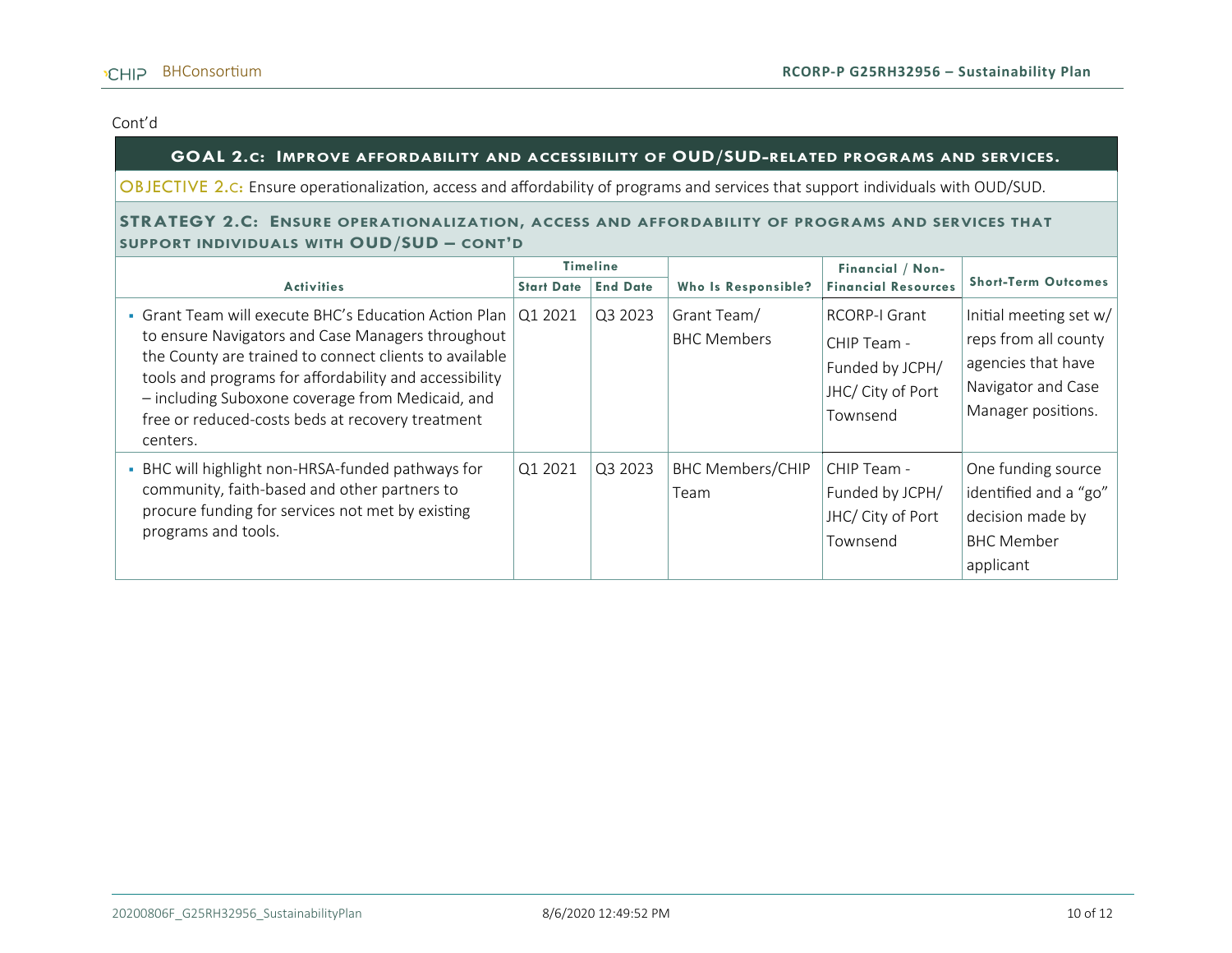# 2 |CONTINUED

#### **PROBLEM STATEMENT #3 ADDRESSING THE PROGRAM'S COMMUNICATION PLAN**

The BHC does not have enough robust communications, integration, or education strategies in place to address the palpable prejudice and discrimination results in fear of stigmatization, hopelessness, shame and a bias against relevant healthcare services. Additionally, citizen disengagement, or forceful antiengagement, has the potential to prevent the Olympic Region, including Jefferson County, from fully exploring and implementing potential solutions to expand SUD/OUD services and service connection at various community levels. This reality leads to existing resources being underutilized and inhibits our ability to reduce the rate of Opioid Overdose deaths by 10% by 2025.

**GOAL:** Increased physician and community support for the recovery journeys of county residents who would benefit from SUD/OUD services and service connection throughout local healthcare and community landscapes.

**OBJECTIVE:** By Spring 2020, three programmatic messages will be developed for three key audiences (Physicians that prescribe MAT, residents who will use MAT, regional citizens)

**TARGET POPULATION:** All county residents who would benefit from strengthened and expanded County prevention, treatment and recovery services that will enhance resident's ability to avail themselves access in-county treatment and support their recovery journey.

**STRATEGY:** Engage a SUD/MH Stigma-related communications expert to assist the BHC and Jamestown S'Klallam Tribe in the collaborative development and execution of a communications, education, and outreach plan.

#### **Long Term Outcome**

County opioid deaths reduced by 10% by 2025.

#### **Long Term Outcome Indicators**

A higher percentage of waivered physicians providing MAT services, and a higher percentage of residents availing themselves of expanded recovery services.